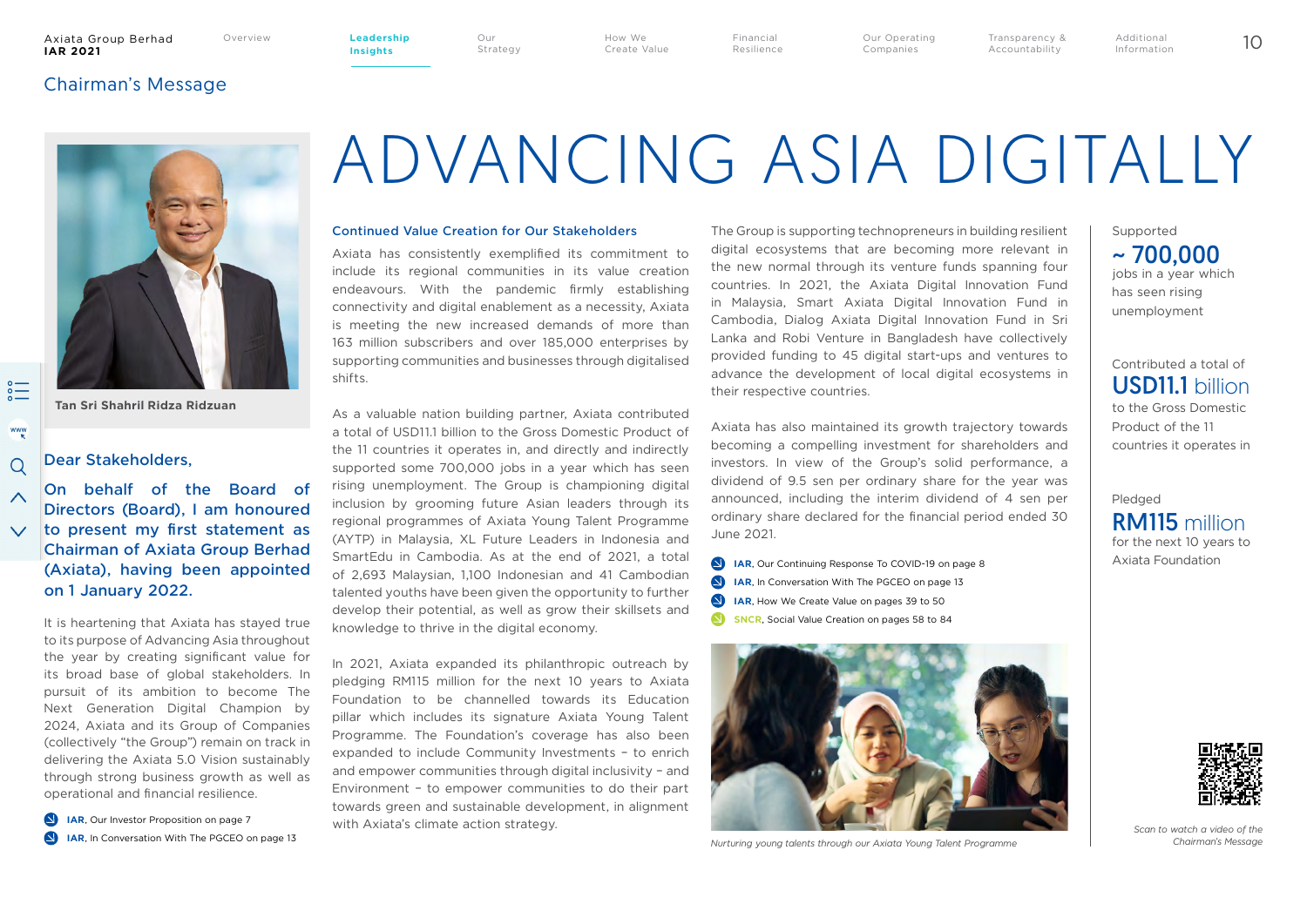**Insights**

Strategy

Our

How We Create Value Financial Resilience

Our Operating Companies Overview 11 **Leadership** 

Transparency & Accountability Additional Information

## Chairman's Message

#### **Championing Sustainable Growth**

Axiata is among industry leaders in adopting Environmental, Social and Governance (ESG) practices. Testament to this, in 2021 the Group's MSCI ESG Rating was upgraded to 'AA' from 'A', and its ESG Rating on the FTSE4Good Bursa Malaysia Index (FTSE4Good) from three-star to four-star<sup>1</sup>. Axiata remains one of the Top 10 constituents by market capitalisation on FTSE4Good.

In addition, Axiata has taken on board recommendations of the Malaysian Code on Corporate Governance (MCCG) 2021 which has enhanced the Board's oversight on sustainability-related issues and considerations in discharging their governance function. The Sustainability Steering Committee continues to strengthen Group-wide alignment www towards achieving common ESG objectives and goals. This has been executed within the Stakeholder Management Key Focus Area under the Operational Excellence Pillar of the Axiata 5.0 Vision.

markets.

 $\Omega$ 

 $\wedge$ 

#### **Enhancing Digital Trust and Resilience**

Considering how data usage has surged in the postpandemic reality, Axiata has upheld its customers' right to data privacy. The Group's T.R.U.S.T. (Transparent, Rights, Use, Security and Transfer) principles are ingrained into its Privacy Policy, procedures and guidelines within the organisation and for third-party

partners. Personal data is only used for specifically stated purposes, and retained only for as long as reasonably required, while data analysis technologies employ techniques for anonymisation of the data. The common Group-wide policy adoption ensures that the same high standards are practiced regionally at all OpCos. This approach was a key driver in improving the Group's average Privacy Maturity Level by 91% to 2.67 in 2021 based on the Capability Maturity Model Integration (CMMI).

Axiata's Digital Trust and Resilience 2023 (DT&R2023) cyber security strategy has employed a comprehensive approach in protecting its digital assets by focusing on the synergy of function, Crown Jewel monitoring and protection, addressing new capabilities and adopting new technologies in being future fit and building a cyber savvy culture through awareness and training. This resulted in the Group levelling up its National Institute of Standards and Technology (NIST) Cyber Security Maturity to 3.7 in 2021 on the CMMI scale of 1 to 5, putting Axiata above the world average and regional averages of companies in Asia Pacific, Latin America and Europe.

Axiata continues to diligently monitor current and emerging risks within its regional operations. While none of the markets that the Group operates in currently regulate net neutrality, paid peering, zero rating and related practices, Axiata ensures that all its business practices in these areas are in full compliance with local anti-competition legislation and is continuously monitoring potential risks in this space.

- **IAR**, Transparency & Accountability on pages 83 to 102
- **SNCR**, Responsible Business Practices on pages 88 to 90
- **GAFS**, Building Digital Trust Through Data Privacy and Cyber Security on pages 35 to 37

#### **Committing to Climate Action**

The telco industry has a unique role to play in addressing climate action by not just reducing emissions within its own operations, but also providing digital solutions that will enable our customers to achieve their emissions goals. With regards to the latter, Axiata's contributions are shaped by its investments in digital solutions and improved network capabilities.

The Group has stepped up on our commitment to achieve industry decarbonisation by 2050 in line with the GSMA's ambition. During the year, the Group developed its Net-Zero Carbon Roadmap and articulated its commitment to adopt the recommendations of the Task Force on Climaterelated Financial Disclosures (TCFD) Framework, both of which will be implemented in 2022. Axiata was also the first Malaysian telco to join the Science Based Targets Initiative (SBTi) Business Ambition for 1.5°C campaign in 2021.

**SNCR**, Environmental Stewardship on pages 47 to 56 **IAR**, In Conversation With The PGCEO on pages 16 to 17 **IAR**, Outcome 6 on pages 49 to 50



*The Smart team in Cambodia participates in an annual tree planting initiative*

# Axiata's MSCI ESG Rating upgraded to 'AA'

from 'A' in 2021

# FTSE4Good ESG Ratings upgraded to  $4$ -star $1$

from 3-star

Group's average Privacy Maturity Level based on CMMI improved by 91% to 2.67 in 2021